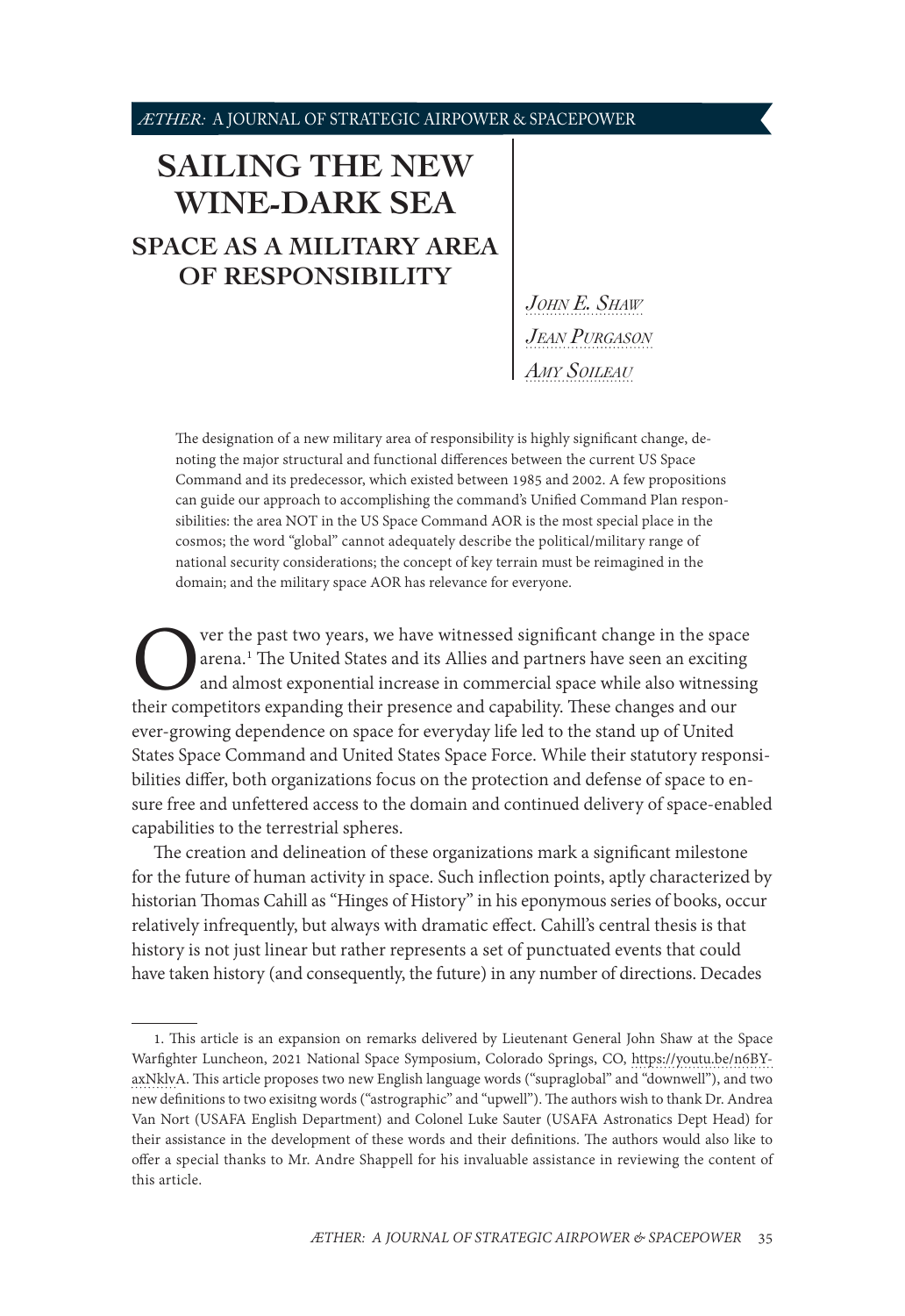after landing a man on the moon, and after years of remarkable technological advancements inherent in harnessing the benefits of space-based assets, we are again facing changes so dramatic that they will fundamentally alter the geopolitical environment on Earth.

The fourth installment of Cahill's series, *Sailing the Wine-Dark Sea: Why the Greeks Matter*, details the Greeks' contributions to modern society, both good and bad. Cahill writes of Greek influence on art, philosophy, statecraft, culture, literature, architecture, poetry, and drama, among many other influences. He also writes extensively about the Greek influence on the modern way of war.<sup>2</sup> Throughout, Cahill emphasizes the significance of ancient history to events occurring today—an ode to the Greeks and how they built much of the foundation for our twenty-first-century civilization. Curiously, the book provides what could be the perfect model for describing the significance of contemporary inflection points in the development of the space domain.

At some point, were he to become enamored with these recent and fascinating changes in the space arena, Cahill might be compelled to write a new installment in his series, detailing the astonishing developments of the past couple of years as yet another hinge of history. One chapter might focus on China's destruction of their defunct weather satellite in 2007. Another could describe the logic behind the founding of the United States Space Force. With its organize, train, and equip responsibilities, the newly formed service will usher in an era of space-based capabilities focused on ex-geosynchronous operations that would not have proliferated otherwise.

Yet another chapter could focus on the establishment of the new US Space Command. Space operations already naturally serve as global integration activities. Space effects intended for one geographic area are likely to influence, if not directly alter, other areas. So when the entirety of Department of Defense (DOD) space operations, activities, and investments are aligned under the direction of a single combatant command, the capacity for integrating military space with disparate terrestrial military objectives drastically improves.

Were Cahill to ask, we would advise another chapter on a small clause written into the Unified Command Plan at the establishment of US Space Command. While the Unified Command Plan is the overarching document that details the major new mission responsibilities of US Space Command and its commander, one small, seemingly mundane section in it is revolutionary: the plan assigned US Space Command its own military area of responsibility (AOR).

Seemingly a minor detail, the designation of a new AOR is actually a highly significant change, denoting the major structural and functional differences between the current US Space Command and its predecessor, which existed between 1985 and 2002. We are only beginning to understand the potential of this change. A baseline definition and common understanding of what constitutes an AOR is fundamental to understanding why this change is so revolutionary.

<sup>2.</sup> Thomas Cahill, *Sailing the Wine-Dark Sea: Why the Greeks Matter* (New York: Random House, 2003).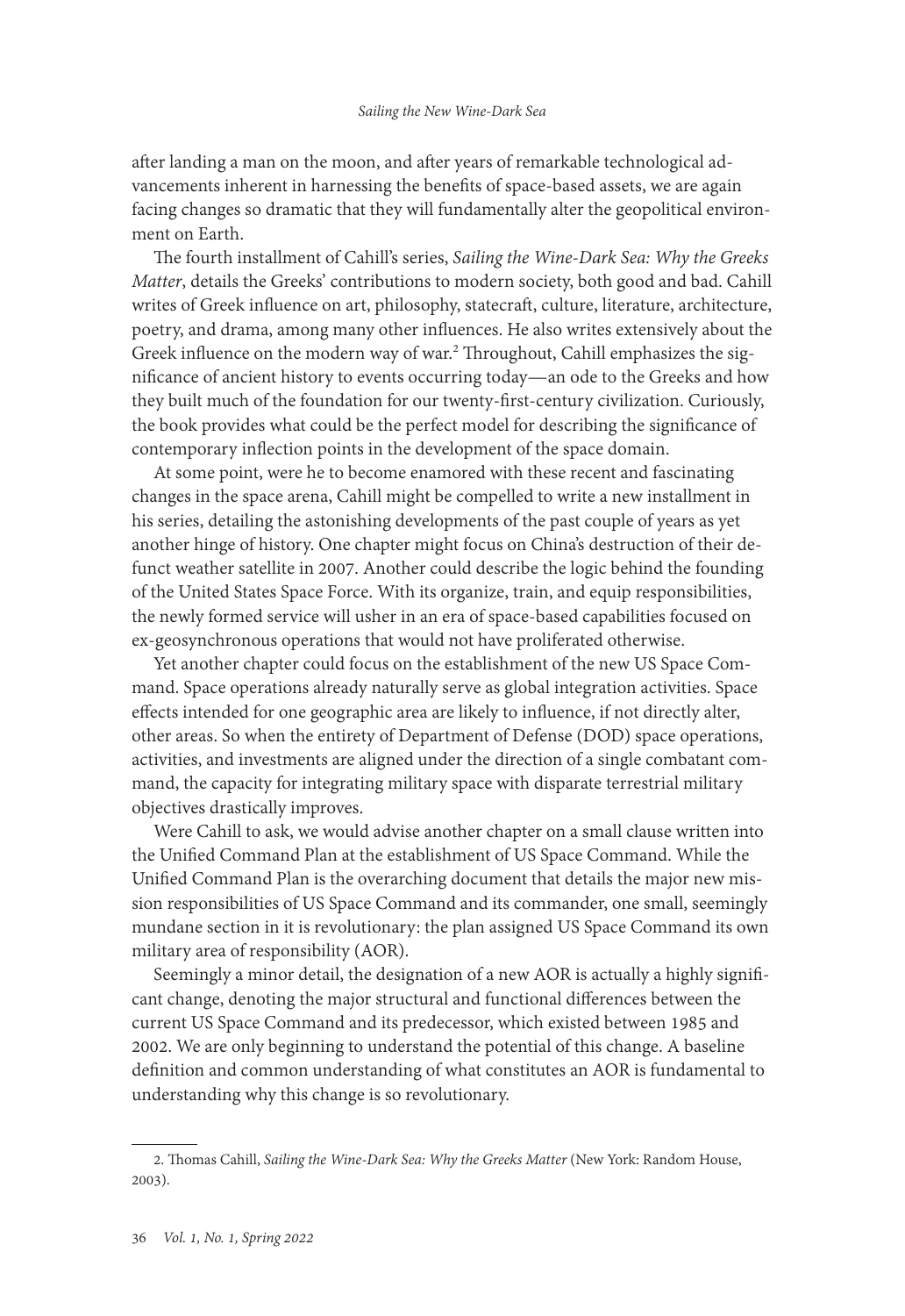Doctrinally, an AOR is defined as "the geographical area associated with a combatant command within which a geographic combatant commander has the authority to plan and conduct operations."3 But the idea of an AOR predates Joint publications significantly. For millennia, AORs have been used as a way for armies, nations, or empires to divide geographic areas of national interest. Identified AORs have certain characteristics and have always been defined by lines on a map. These lines are dictated by a number of factors such as terrain, political context, demographics, and most importantly, threats. Ideally, the sum of all assigned AORs and operations within them meets the strategic objectives of the army, nation, or empire that created them. Areas of operations are not stovepipes, as they are meant to contribute to the attainment of a holistic grand strategy.

Several historical examples of military AORs provide insight into their creation and value. In his account of the pacification of Gaul, Julius Caesar penned probably the most famous AOR in literature. He started this famous work with "Gaul as a whole divided into three parts."4 In particular, Julius Caesar's justification for *why* Gaul was divided into three parts is of interest: it was fundamentally about terrain, different rule of law, and threats.

Caesar took great care to identify the differences in proximity to Germanic territory, natural territory borders, and the courage of the different factions in each AOR. Together, the combined AORs of Gaul served as a strategic buffer between Rome and the Germanic tribes. In fact, one of the first military objectives Caesar personally recalled in Gaul was to return the Helvetii, a tribe of Gaul, to their native lands to deter the Germanic tribes from crossing the Rhine.<sup>5</sup> By geographically separating Gaul into three areas, Caesar gave his subordinate commanders responsibility for governing each region separately but with a common cause in mind. The most important aspect of Caesar's pacification of Gaul may be the fact that he never mentioned one AOR being more important or influential than the others; they were all equally important to the successful completion of his campaign.

A more modern example familiar to World War II history enthusiasts is the Pacific Theater during that conflict. Though today's singularly defined United States Indo-Pacific Command AOR is the largest US terrestrial geographic theater, the Pacific Theater in World War II was actually divided into two AORs. The Southwestern section consisting predominantly of large land masses was given to General Douglas McArthur, and the section comprising wide areas of open ocean, the Central Pacific, was given to Admiral Chester Nimitz.

While McArthur completed an island-hopping campaign mainly threatened by land-based airpower, Nimitz conducted a naval campaign against a formidable Japanese carrier force and its attendant sea-based airpower. Although this approach was

<sup>3.</sup> Chairman of the Joint Chiefs of Staff (CJCS), *Doctrine for the Armed Forces of the United States*, Joint Publication-1 (Washington, DC: CJCS, 2017), GL-5.

<sup>4.</sup> Julius Caesar, *War Commentaries: De Bello Gallico* (London: Dutton, 1953), 11.

<sup>5.</sup> Caesar, *War Commentaries*, 28.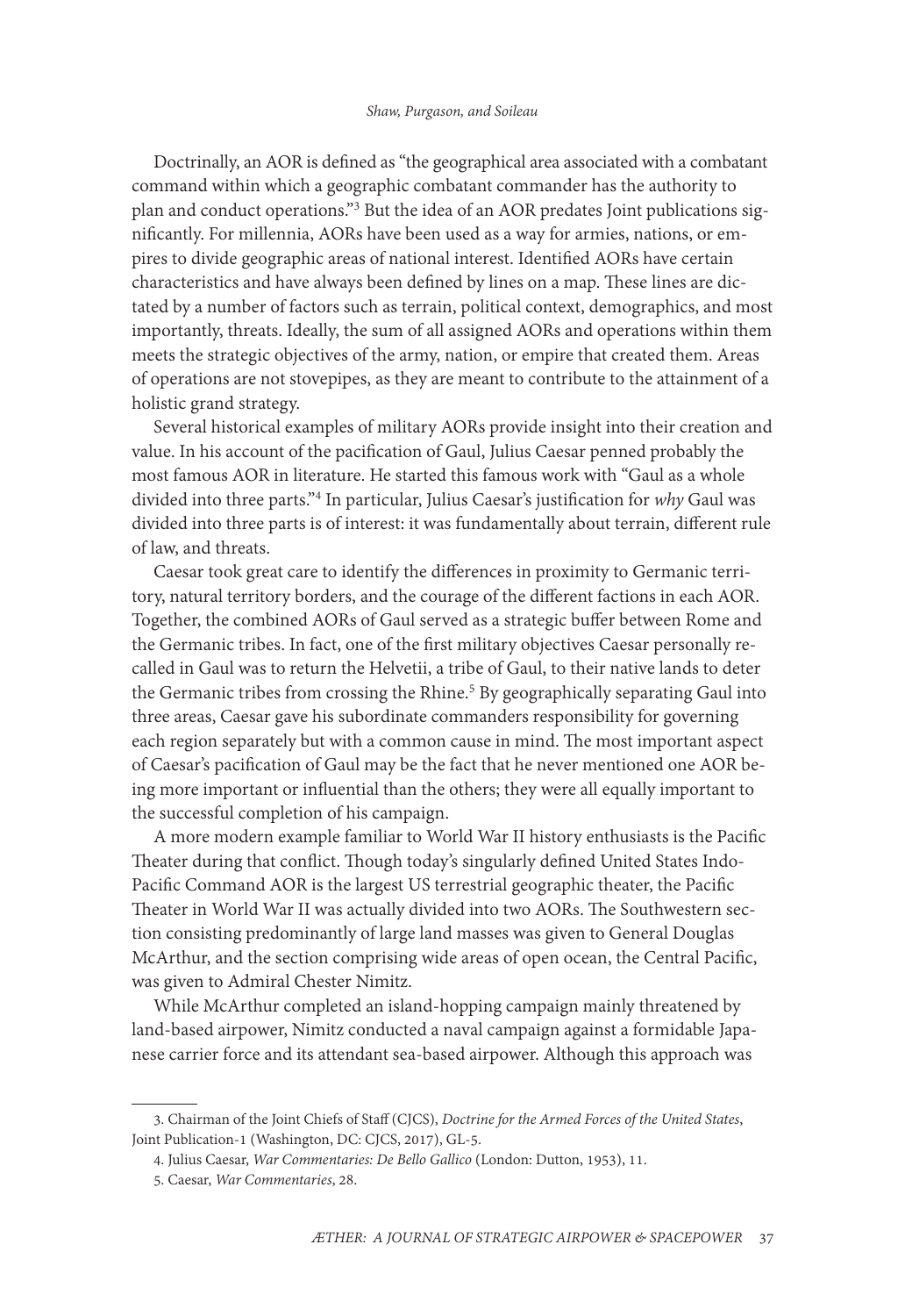criticized for disaggregating limited Allied resources, it required the Japanese to disperse their defensive forces.6 MacArthur focused on isolating key terrain with strong Japanese military presence while securing less-defended islands on his path toward Japan.7 Between the Battle of the Coral Sea and the Battle of Midway, Nimitz diminished Japanese carrier fleet capabilities, resulting in relative freedom of maneuver for Allied maritime forces in the Pacific.<sup>8</sup> By enabling bombing missions from the Marianas and restricting commerce and resupply through control of the seas surrounding Japan, both AORs proved necessary to achieve victory against the Japanese.

In these past cases as in the present, the 2019 Unified Command Plan assigned an AOR to US Space Command to protect a critical area for national security. This is not unlike the rationale for the division of the Pacific region into two AORs in World War II. But the application of the AOR concept to space presents its own unique set of challenges. Space is significantly different from any previous AOR. For the first time in military history, a military AOR is not defined by geographic lines on a map. In fact, the etymology of the word geographic is Greek and means "drawn on the earth."

In light of this key distinction, a better term defines the US Space Command AOR: astrographic, which means "drawn on the stars."9 All other combatant commands' AORs are defined by latitude and longitude lines on a map or geographic features. United States European Command is responsible for continental Europe and its proximate bodies of water. The AOR assigned to US Indo-Pacific Command roughly covers the southern Asian continental landmass, southeastern Asian nations and associated waters, and the Indian Ocean.

Defined in a novel manner, US Space Command's AOR is the space beyond 100km of altitude above the mean surface level of the earth—indescribably vast. And while 100km might sound like a random, albeit straightforward round number, it was not an arbitrary selection—100km is the Kármán Line, defined as the point that requires vehicles to exceed actual orbital speed at that altitude in order to generate lift.<sup>10</sup> There may not be a more eloquent or scientifically based possible definition for the boundary between air and space.

As the ramifications of this new AOR for the nation are explored, a few propositions can guide our approach to accomplishing the command's Unified Command Plan responsibilities: (1) the area NOT in the US Space Command AOR is the most special place in the cosmos; (2) the word "global" is increasingly insufficient to fully describe the political/military range of national security considerations; (3) the

<sup>6.</sup> Thomas E. Griffith Jr., *MacArthur's Airman: General George C. Kenney and the War in the Southwest Pacific* (Lawrence: University Press of Kansas, 1998), 49.

<sup>7.</sup> Griffith, *MacArthur's Airman*, 235.

<sup>8.</sup> Craig L. Simmons, *The Battle of Midway* (New York: Oxford University Press, 2011), 184–85.

<sup>9.</sup> This represents a new definition of astrographic developed in part by the authors. It is an adjective meaning drawn on the star or an area defined by boundaries or features in space.

<sup>10.</sup> Eric Betz, "The Kármán Line: Where Does Space Begin?," *Astronomy*, March 5, 2021, [https://](https://astronomy.com/news/2021/03/the-krmn-line-where-does-space-begin) [astronomy.com/.](https://astronomy.com/news/2021/03/the-krmn-line-where-does-space-begin)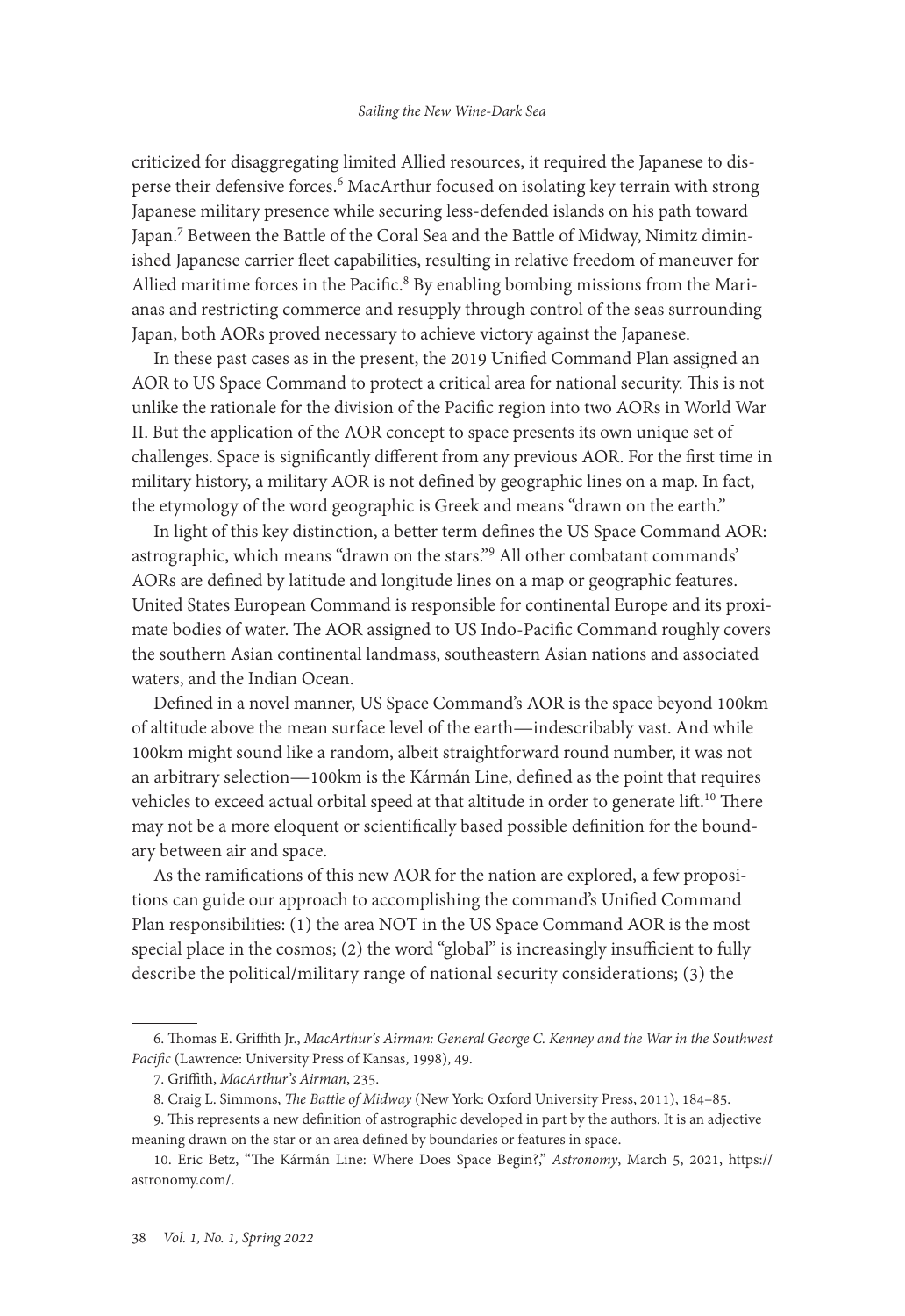concept of key terrain must be reimagined in the domain; and (4) the military space AOR has relevance for everyone.

## Proposition Alpha Prime

*The area NOT in the US Space Command area of responsibility is the most special place in the cosmos.*

The place in the universe not covered by the space AOR, that is, 100km of altitude and down—approximately 1x10-24 percent of the known universe—is the most special place in the cosmos and will remain so for millennia to come.<sup>11</sup> We do not explore space simply for the sake of exploring space; we do it for the benefit of humankind. And those humans live on Earth. It is critical to remember this fact. Human activity in space starts below 100km, and these operations and efforts certainly apply to US Space Command.

The command must ensure it delivers capabilities to Joint warfighters outside the space AOR and to human society at large. Earth is where every human was born and where most humans have remained except for about 600 individuals lucky enough to spend time in space (most just slightly above the Kármán Line). Proposition Alpha Prime will hold firm as humans continue to explore, even when spacefaring nations begin to visit other planets.

### Proposition Two

*The word "global" is increasingly insufficient to fully describe the political/military range of national security considerations.*

The Department of Defense has diligently endeavored in recent years to transcend regional thinking. When it comes to current operations, military professionals strive to focus on global competition and globally integrated operations. But viewing operations on Earth without accounting for the vast AOR assigned to US Space Command artificially constrains the perspective and considerations available to decision makers to accomplish a desired national security objective.

How might the Department remedy this? About 15–20 years ago, the word "supranational" was introduced to discuss threats that superseded the borders of nation-states. Given the command's domain and responsibilities, a new term may be warranted: supraglobal, or those things that are relevant to military or political matters that encompass the globe and relevant activities in the space beyond it.

Though global can mean applied to the whole of something, the term is more commonly used in military circles to distinguish the needs of the entire Joint/combined Force from those that are regionally focused.<sup>12</sup> The English language does not have a

<sup>11.</sup> Calculated using the isotropy theory assumption that the universe is expanding in all directions at the same rate and recent estimations of current expansion radius.

<sup>12.</sup> *Merriam-Webster Online*, s.v. "global," accessed December 22, 2021, [https://www.merriam-webster](https://www.merriam-webster.com/dictionary/global) [.com/](https://www.merriam-webster.com/dictionary/global).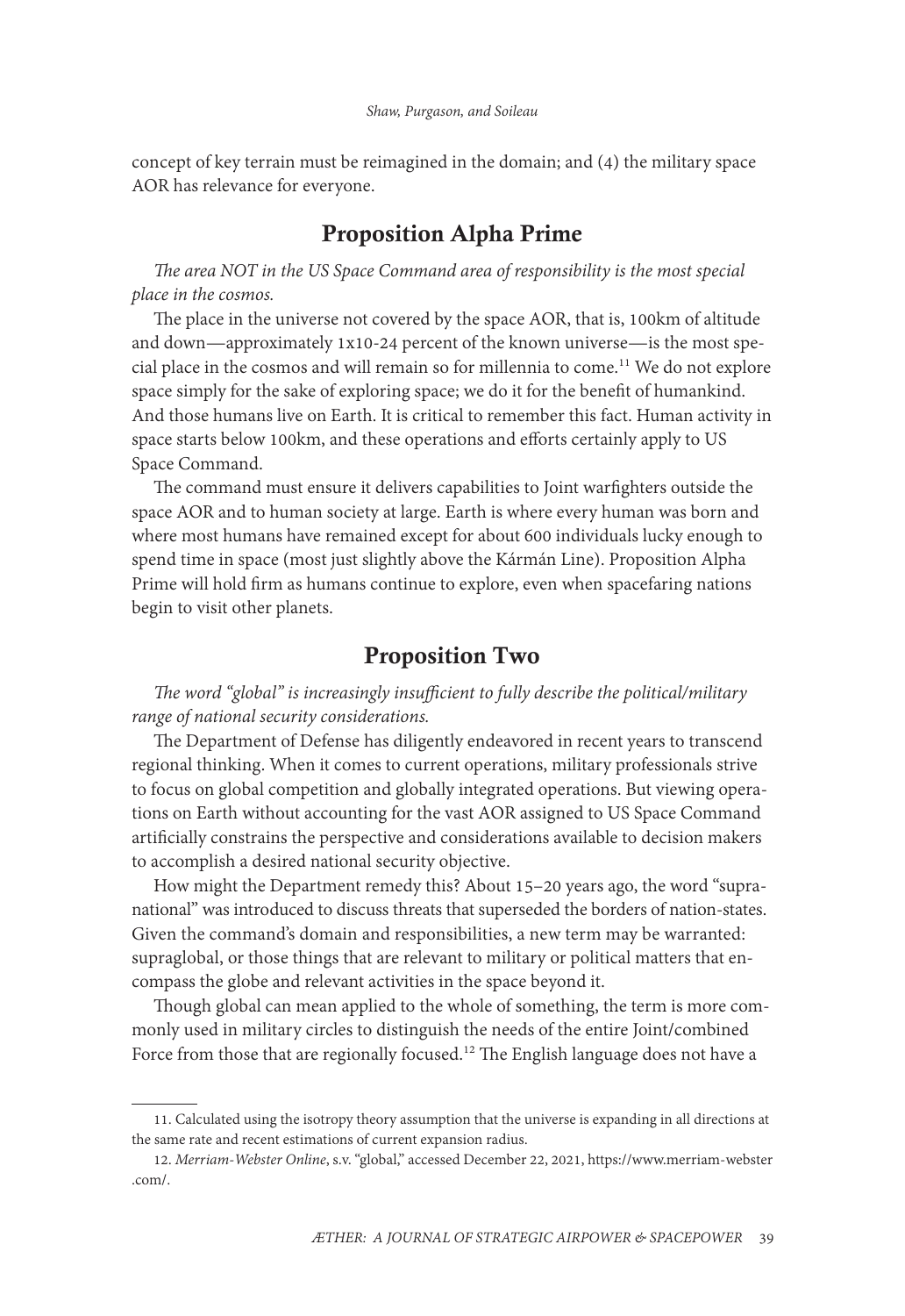word that adequately conveys a sense of that which lies beyond the global terrain, but supraglobal could be a remedy. This term integrates the Department's current approach to globally integrated operations with the nascent idea of treating the space AOR as an operational domain linked to all of the terrestrial domains.

The concept of an AOR is actually quite new in the military space world. Prior to the establishment of the new US Space Command, United States Strategic Command had responsibility for space operations, but the AOR was not defined, nor was it defined for the original US Space Command. Military space missions under US Strategic Command were treated doctrinally as a functional combatant command and primarily provided transregional supporting capabilities to geographic combatant commands.

Since the new US Space Command has been given an AOR, the space domain can be defined as an operational domain with potential threats. Those threats are increasing, our reliance on space is expanding, and this dependence will not change anytime soon. The nature of military space requires a change of thought. Much remains to learn and understand: What is the key terrain of the domain? What are the maneuvers, needs, challenges, and potential realities of this domain? These questions lead to the next proposition.

### Proposition Three

*The concept of key terrain must be reimagined in the space domain.*

Key terrain is a concept as old as warfare and requires nuanced conceptual thinking in different domains. In doctrine, key terrain is defined as "any locality, or area, the seizure or retention of which affords a marked advantage to either combatant."<sup>13</sup> But such advantages are gained differently from one domain to another.

Because of vast elevation differences in the land domain, taking the high ground delivered decisive advantage for one's forces. In traditional naval operations, such elevation differences do not exist, and key terrain was more influenced by the tides, currents, and maritime chokepoints. When airpower became a military domain in the early twentieth century, key terrain for the air was determined by the range forces could travel, or maintain lift, versus explicit terrain features. What does this mean for the space domain? A strong argument can be made that the natural differences in the physical environments between space operations and terrestrial operations are greater than differences in operations between the terrestrial domains.

In space, the energy required for movement and maneuver differs from that of terrestrial operations; moving toward and away from the earth is not as simple as moving downhill and uphill, respectively. For example, it takes essentially the same amount of energy to move from circular geosynchronous orbit (GEO) to circular medium Earth orbit (MEO) as it takes to move from circular MEO to circular GEO, which is very different from experiences such as hiking up and down a mountain on Earth.

<sup>13.</sup> Chairman of the Joint Chiefs of Staff (CJCS), *DoD Dictionary of Military and Associated Terms*, s.v. "key terrain,"  (Washington, DC: CJCS, November 2021), [https://www.jcs.mil/](https://www.jcs.mil/Portals/36/Documents/Doctrine/pubs/dictionary.pdf).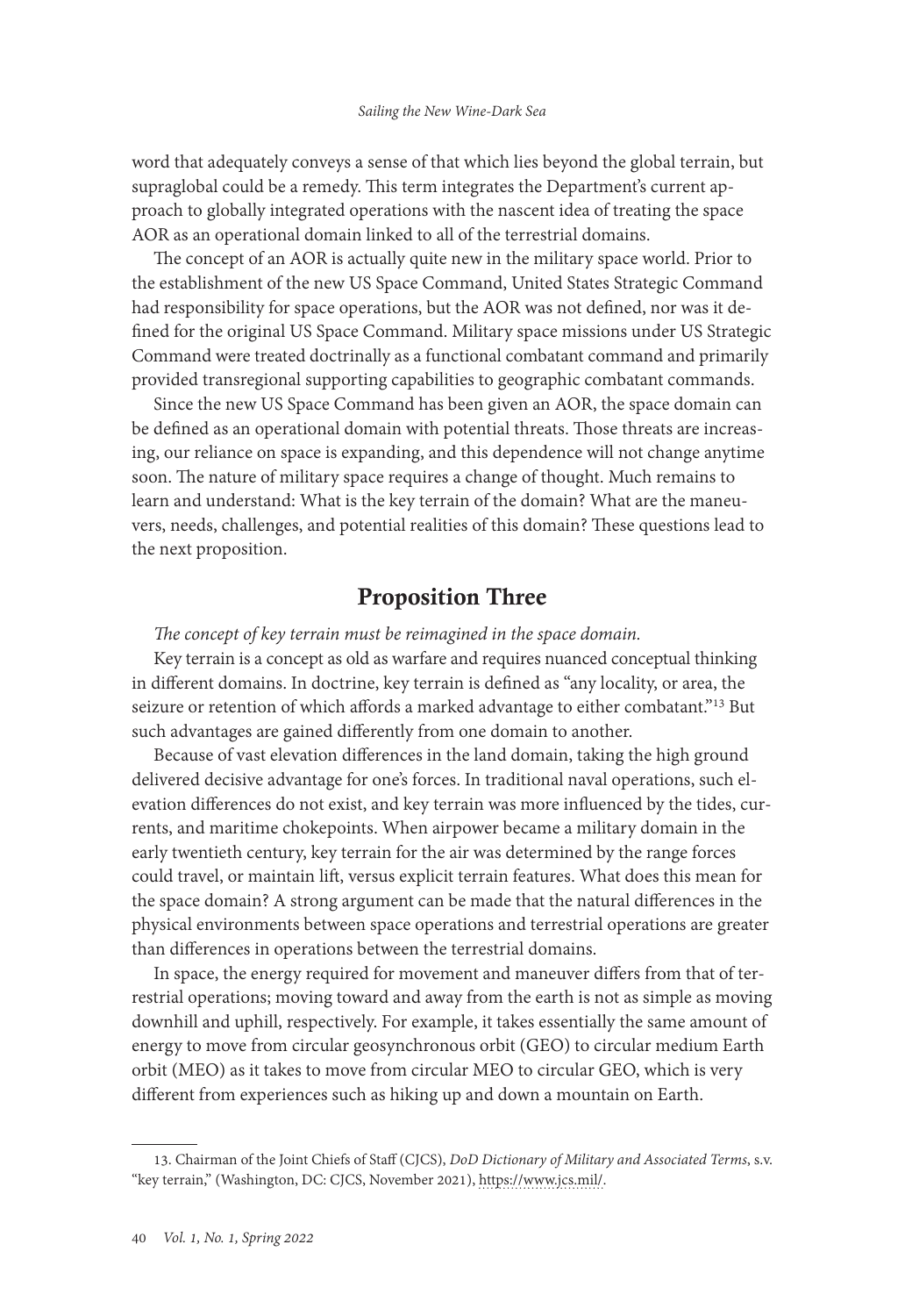Using human intuition to describe such movements in space can be contrary to physical reality. When discussing China destroying its defunct weather satellite in 2007 or Russia's direct-ascent antisatellite test in 2021, the inference most people make, based on the popular description of those activities as "shooting a satellite down," is not accurate. If either nation had in fact "shot it down," the world would not be having to cope with thousands of pieces of debris still in orbit from those events. "Shooting something down" in space is not an accurate description. What actually occurred is significantly worse.

So how can maneuver, and by extension key terrain, in space be better visualized? Terrain in the space domain is best described by those beautiful Einsteinian curves in spacetime known as gravity wells. Generally speaking, a gravity well describes the amount of force celestial bodies exert on objects in space.<sup>14</sup>

The space domain is home to many gravity wells. In practical terms, space operations planners must account for movement within the Earth gravity well, the combined Earth and moon gravity well, and within the sun's gravity well. Similar to maritime reliance on tides and currents before the invention of the steam engine, the majority of movement in space is largely dictated by gravitational forces and initial momentum (at least until another offset in space energy and propulsion is realized). As such, positions that provide advantage, or key terrain, will remain connected to these natural forces due to limited energy alternatives. For the foreseeable future, military, civil, and commercial actors in space will be required to plan and budget for future space operations with this constraint in mind.

A helpful way to describe the connection of gravitational energy to movement and maneuver between orbits is to use the terms "upwell" and "downwell," as either verbs or adjectives. Upwell can be defined as a verb (to increase orbital energy within a gravity well), an adverb (in the direction of increased orbital energy within a gravity well), or as an adjective (in a position of increased orbital energy within a gravity well). Downwell can be also be defined as a verb (to decrease orbital energy within a gravity well), an adverb (in the direction of decreased orbital energy within a gravity well), and as an adjective (in a position of decreased orbital energy within a gravity well).

Adding the definition "increasing orbital energy within a gravity well" to "upwell" is sufficient, but "downwell," or "decreasing orbital energy within a gravity well," is not a currently recognized word in the English language. Still, these proposed words and definitions would better capture the unique relationship of movement and energy in the space domain.

By connecting movement in space with the energy necessary to accomplish it, operations in the space domain would be differentiated from the common understanding of movement in the land, sea, and air domains. Such separation is necessary to adequately identify and communicate the unique aspects of space movement and maneuver and the resulting key terrain. As we increase the understanding of domain

<sup>14.</sup> Northwestern University, "Space Environment: What Is a Gravity Well?," Northwestern University (website), [https://www.qrg.northwestern.edu/.](https://www.qrg.northwestern.edu/projects/vss/docs/space-environment/3-whats-a-gravity-well.html)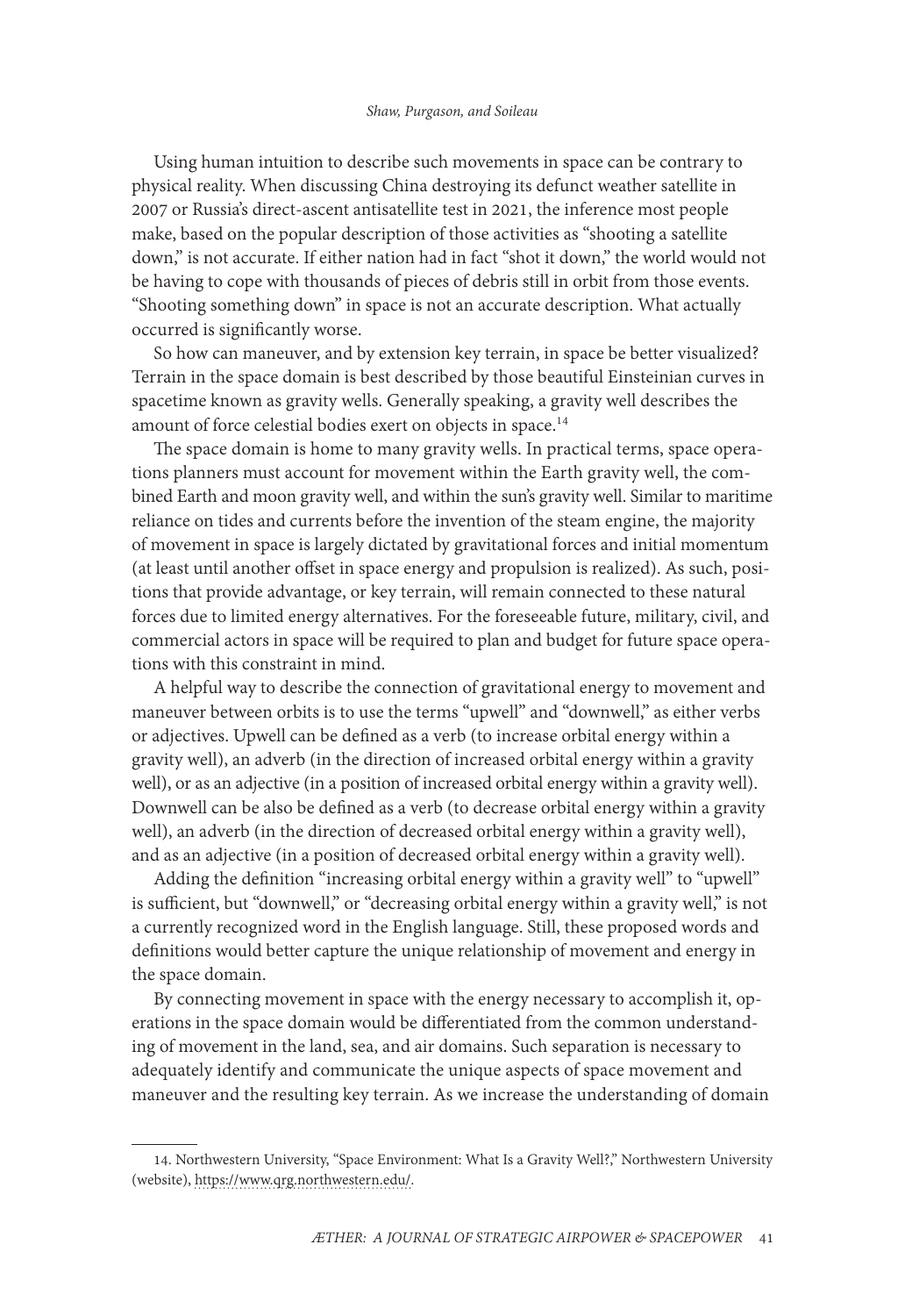specifics, a wider range of actors will acknowledge the complexity of operating in the US Space Command AOR and its value to the nation and broader international community.

### Proposition Four

*The military space area of responsibility has relevance for everyone.*

The ways in which US Space Command, with the help of its service components, operates within the AOR is relevant to all activity in space. At a baseline level, the AOR directly enhances Joint and combined operations across the globe and beyond. Indispensable capabilities such as missile warning; position, navigation, and timing; environmental monitoring; and satellite communications allow forward-deployed forces to carry out missions with lightning precision across multiple domains. Space-based nuclear command, control, and communications systems are bedrocks of the nuclear deterrent our nation relies on to prevent catastrophic attacks on the homeland. Domain awareness yields a thorough understanding of actions and intent in the AOR to minimize unintended consequences or miscommunication with other spacefaring actors.

Competitors see the military benefits of US space-based capabilities and are rapidly moving to close the advantage gap. Over the last decade and a half, the United States, its Allies, and partners observed as weapons testing in the domain created challenges for responsible space activity and freedom of action in, from, and to space. With a designated AOR, however, US national leadership enabled unity of effort in space to deter aggression and deliver superior space combat power in the event deterrence fails. United States Space Command will protect and defend this AOR and hopes potential malign actors are watching. And while relevance of the command's AOR to military operations might be considered a given, its benefits extend much further in scope.

The general population of Earth benefits as well, even if most people may not be aware of it. Nearly every person across the planet is an end user of space capabilities, and day-to-day life activities are protected by the formation of the AOR. Since its inception, the global positioning system (GPS) has enabled over \$1.4 trillion in US economic benefits.15

Whenever people visit a gas station and pay at the pump or use an ATM, they are using space. Seafaring maritime traffic utilizes position, navigation, and timing data to deliver goods from overseas ports to local stores and retailers. Farmers use space assets to optimize crop outputs, lowering produce costs at the grocery store, and people are able to near-instantaneously converse across the planet due to satellite communications. Organizing US military space capabilities to work together in the AOR allows the Joint Force to identify threat indicators and proactively protect myriad GPS quality-of-life enhancers.

<sup>15.</sup> National Oceanic and Atmospheric Administration, Office of Space Commerce, *DOC Study on Economic Benefits of GPS*, Office of Space Commerce (website), [https://www.space.commerce.gov/](https://www.space.commerce.gov/doc-study-on-economic-benefits-of-gps).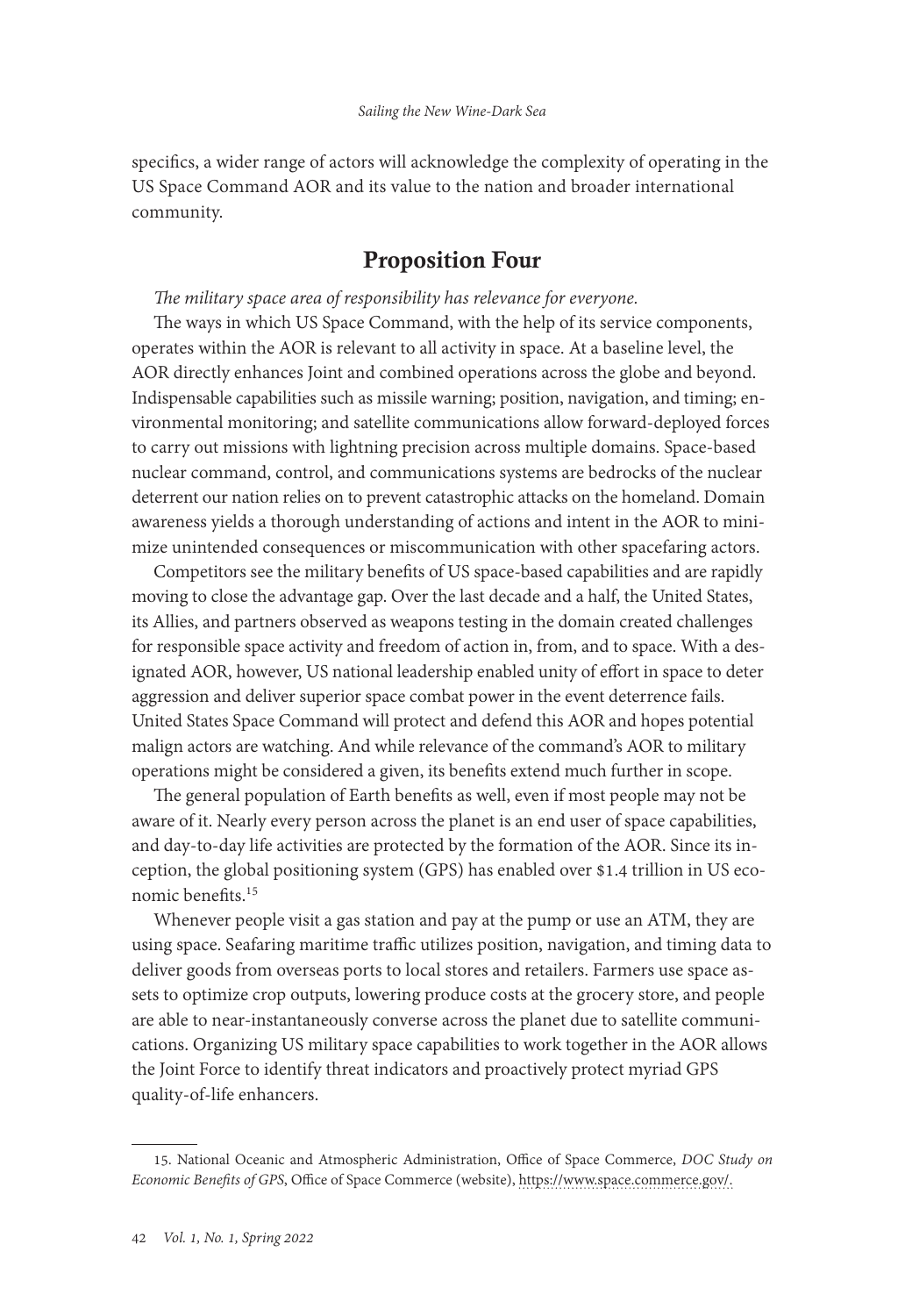Similarly, members of the commercial space industry should be interested in the formation of the US Space Command AOR. In 2020, the global space economy increased to \$447 billion with approximately 80 percent of the total due to commercial endeavors.16 By some estimates, another 17,000 satellites will be launched by 2030, most with commercial origins.<sup>17</sup> With a myriad of new commercial space assets projected in the near future, the command's ability to accurately depict the space operating environment and avoid debris-causing collisions will be foundational in creating predictable conditions for sustained business growth in the domain.

Throughout history, maritime merchant traffic operated with more confidence knowing a navy was close by to keep things safe and transparent. Similar conditions must be fostered for safeguarding space commerce. Currently, DOD space assets provide early warning of potential collisions and notify affected commercial entities, reducing the chance of orbital debris or mission failure. By assigning all relevant terrestrial and on-orbit space domain awareness sensors to US Space Command to protect the AOR, the Department of Defense has optimized detection capabilities that protect one of our nation's biggest advantages—commercial-sector innovation.

Finally, civil organizations like NASA benefit from having a single DOD organization responsible for ensuring safety, security, and stability in space. The Artemis Program will carry astronauts to the moon for the first time in 55 years, followed by an eventual crewed mission to Mars. Originally signed in 2020, the NASA-sponsored Artemis Accords provide a common framework to usher in a new era of space exploration. Signatories affirmed several items conducive to cooperative space exploration including shared access to scientific data gained, the pursuit of interoperable space technologies, and transparent notification for areas of harmful interference.<sup>18</sup>

As civil organizations from the international community expand human presence further into the AOR in the name of peaceful exploration, the need to recover astronauts in distress will become more complex and far-reaching. Currently, US Space Command is charged with human space-flight support and actively supports launch and recovery operations of US-based crewed spaceflight. As humankind continues to travel further out from the most special place in the cosmos, the command will be ready to execute its responsibility for the human space-flight support mission.

### Conclusion

Defining US Space Command's AOR has already had a profound impact on the way the United States, its Allies, and partners conduct operations and respond to

<sup>16.</sup> Space Foundation Editorial Team, "Global Space Economy Rose to \$447B in 2020, Continuing Five-Year Growth," Space Foundation (website), July 15, 2021, [https://www.spacefoundation.org/](https://www.spacefoundation.org/2021/07/15/global-space-economy-rose-to-447b-in-2020-continuing-five-year-growth).

<sup>17.</sup> *Satellite Pro Middle East*, "17,000 Satellites To Be Built and Launched by 2030: Euroconsult," *Satellite Pro Middle East* (website), December 7, 2021, [https://satelliteprome.com/.](https://satelliteprome.com/news/17000-satellites-to-be-built-and-launched-by-2030-euroconsult)

<sup>18.</sup> The Artemis Accords: Principles for Cooperation in the Civil Exploration and Use of the Moon, Mars, Comets, and Asteroids for Peaceful Purposes, US, Australia, Canada, Italy, Japan, Luxembourg, UAE, UK, October 13, 2020, US National Aeronautics and Space Administration.